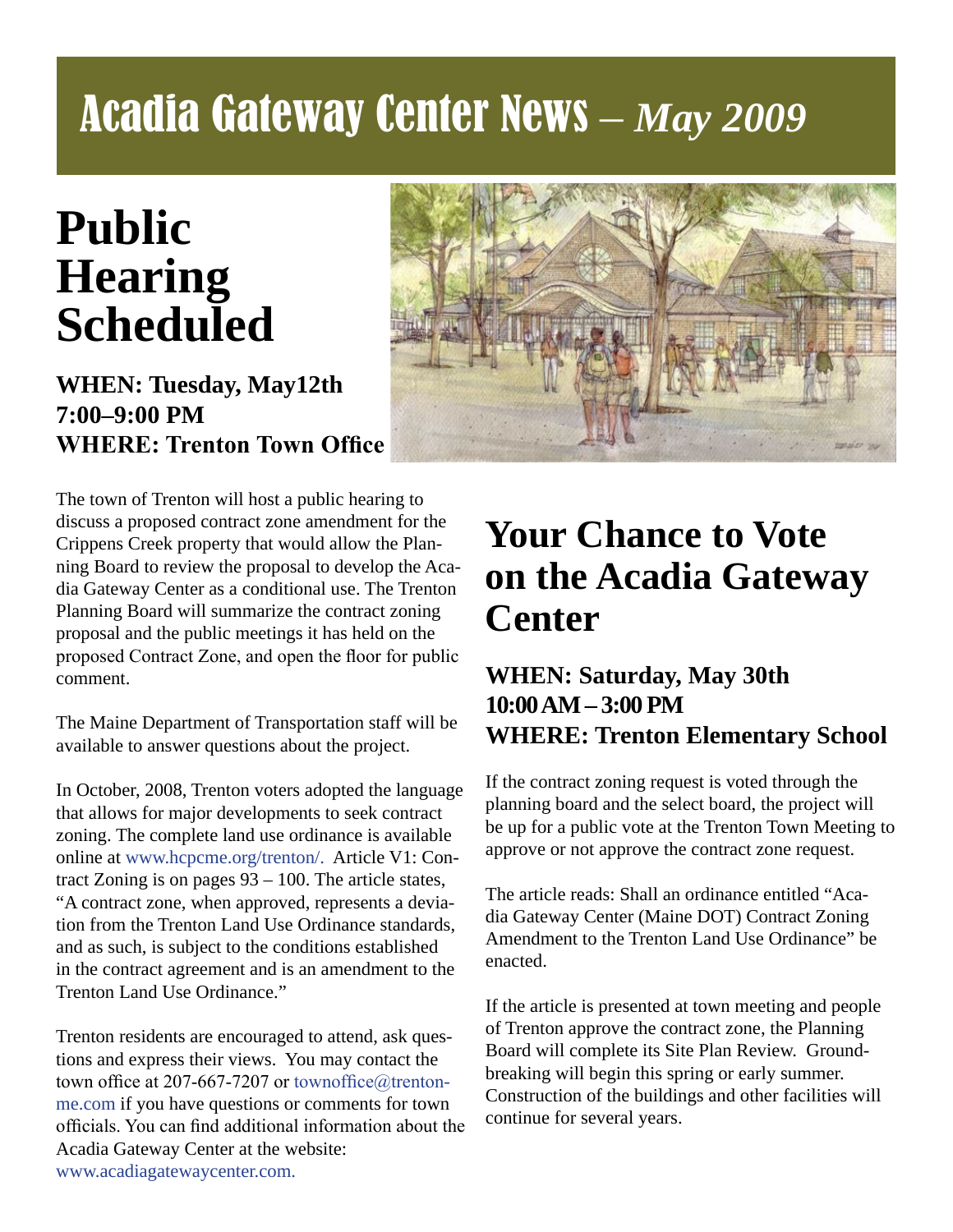## **Costs and Benefits of the Acadia Gateway Center**

The town of Trenton hired Dr. Todd Gabe, an economist with the University of Maine, to measure the future costs and benefits of the Acadia Gateway Center.

From the town's perspective, there are a number of direct costs and what economists call "opportunity costs."

The direct costs include services that the town would need to provide, such as emergency response, solid waste and routine municipal administration. Some of these may be avoided, if for instance the Acadia Gateway Center, hires a private firm for trash removal.

The opportunity costs are more difficult to measure. A tangible cost will be the reduction of property taxes by approximately \$1,700, the amount paid while the property was in private hands. Beyond this are more speculative "what if" costs. For instance, what taxes would the town earn if this property were developed for a private business, and what costs would the town bear?

Benefits from the center are also a mix of direct and indirect benefits. Dr. Gabe is investigating how an investment of more than \$20 million during start-up, with ongoing expenditures of more than \$400,000 per year will impact economic activity.

Direct benefits include:

- 2009 2010: Construction jobs, including roads and the Downeast Transportation Inc. bus operations and maintenance building
- 2011 2014: Construction jobs for the Intermodal Visitor Transportation Facilities
- Beginning 2010: Permanent and seasonal employ ment for Downeast Transportation Inc. and the Island Explorer and the intermodal visitor center
- On-site emergency response capacity, including people trained in emergency medical response, and space for emergency management operations
- Improved bus service, with express buses to Bar Harbor, regular service to Ellsworth and connec tions beyond Ellsworth
- Conserved land for wildlife, walking, and biking trails
- Road improvements on Route 3 that preserve traffic flow and improve safety

Indirect and induced benefits result from increased business activity in the region connected with project spending as well as tourists that will stop in Trenton going forward.

- Spending by persons hired to build and run the center
- Purchases from local suppliers of materials used in construction and operations of the center
- Increased spending by visitors that stop in Trenton
- Business start-ups and expansions that emerge in connection with the center

A business would ask whether the benefits of creating this facility exceed the costs. In this case, the cost of creating the facility is paid largely through federal grants to the Maine Department of Transportation and the National Park Service. It is up to Trenton voters and elected leaders to consider whether the Acadia Gateway Center will provide benefits that cover local costs and contribute to the future prosperity of the community.

### **Questions or Suggestions?**

Please contact Jim Fisher, Transportation Planner for the Hancock County Planning Commission at 667-7131 or jfisher@hcpcme.org if you have questions or need additional information.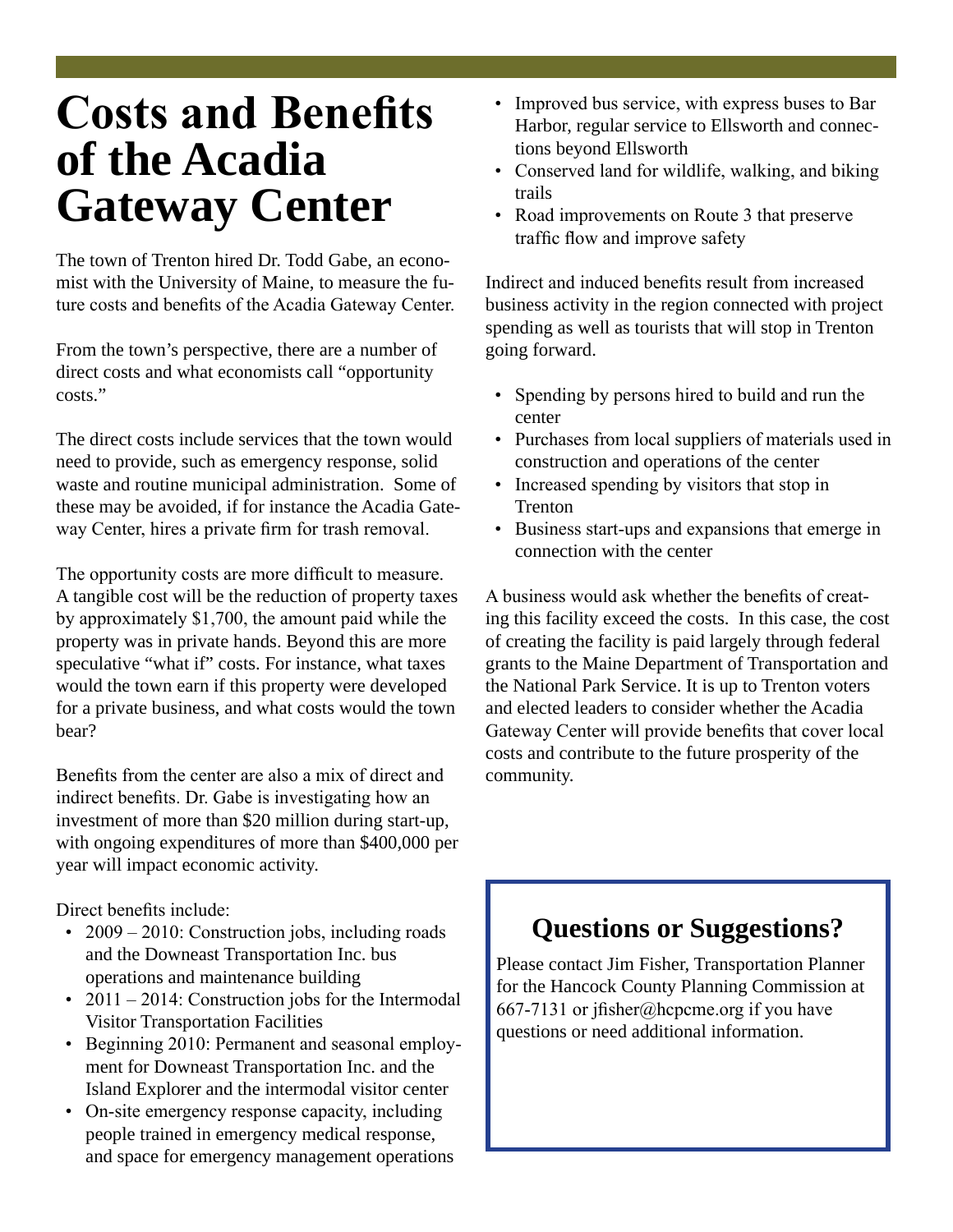### **Transportation Projects Slated for Trenton Area**

Despite tight economic times, several significant transportation upgrades are planned for the Trenton area. Several projects will break ground this spring, including:

- Route 1A in Ellsworth will be rebuilt with paved shoulders and other safety improvements;
- The intersection of Route 1 and Route 172 will be fixed to improve traffic flow and safety;
- Route 3 at the head of the island will be redesigned to improve traffic movement;
- Construction of a new airport entrance road; and
- If approved by Trenton voters, construction of the Acadia Gateway Center

Maine Department of Transportation plans for 2010 and 2011 include:

- Redesign of the Route 3 and Route 230 intersection in Trenton, with a traffic signal and turning lanes (\$2.75 million);
- Route 3 re-surfacing beginning at the Ellsworth town line and including most of Trenton; and
- Numerous improvements for the airport.



## **How is This Project Financed?**

Phase I is financed through a combination of federal and state funds. The Federal Transit Administration (FTA) is providing the single largest contribution in support of the expansion of mass transit services. The National Park Service is also a major contributor using park entrance fees and the "transit in the parks" initiative. The Maine Department of Transportation has identified this as a priority in the next six year transportation plan and will be devoting considable staff time and resources. State funds will be used to leverage the larger share being paid through the federal agencies. Finally, the Friends of Acadia

provided funding at a critical juncture in order to place an option on the preferred location and to purchase the property prior to selling the front acreage to the Maine Department of Transportation. County and local funds are not being used to finance this project. The town of Trenton is not asked to contribute funding toward the construction or operations of this facility. However, the economic impact study, cited earlier, will identify any changes in municipal service costs that may result from creating the center.



East Elevation of the Phase One Bus Operations and Maintenance Facility